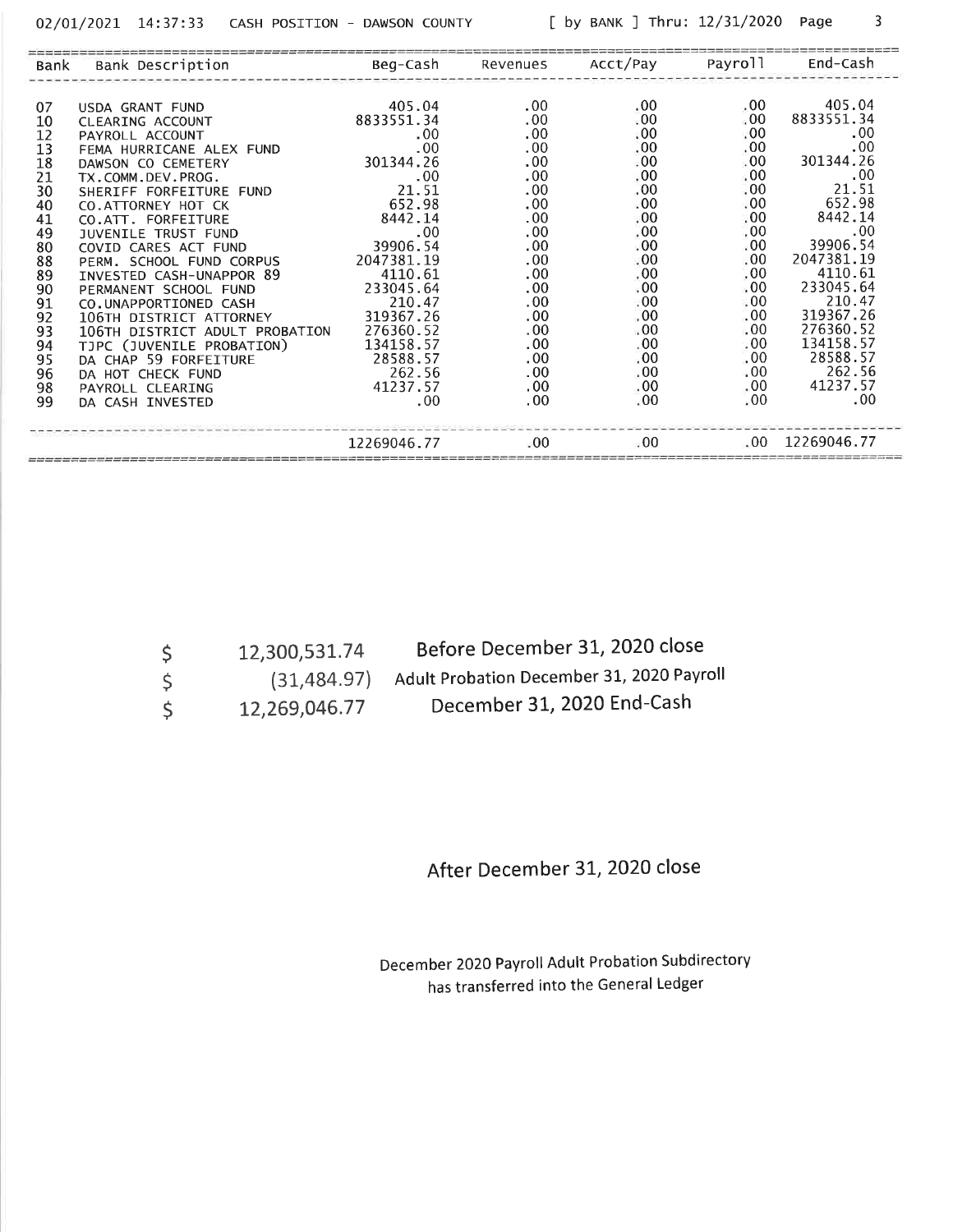[ by FUND ] Thru: 12/31/2020 Page  $\overline{2}$ 

| Fnd-Item                         | Account Description                                                           | Beg-Cash                    | Revenues            | Acct/Pay            | Payroll             | End-Cash                            |
|----------------------------------|-------------------------------------------------------------------------------|-----------------------------|---------------------|---------------------|---------------------|-------------------------------------|
| 129-0102<br>130-0102<br>131-0102 | CASH - CERTZ GRANT FUND<br>CASH-CAPITAL OUTLAY<br>CASH-WEAVER FOUNDATION FUND | 71177.44<br>25000.00<br>.00 | .00<br>: 00<br>. 00 | .00<br>. 00<br>. 00 | .00<br>. 00<br>. 00 | 71177.44<br>25000.00<br>$.00 \cdot$ |
|                                  |                                                                               | 12269046.77                 | .00                 | -00                 | -00.                | 12269046.77                         |